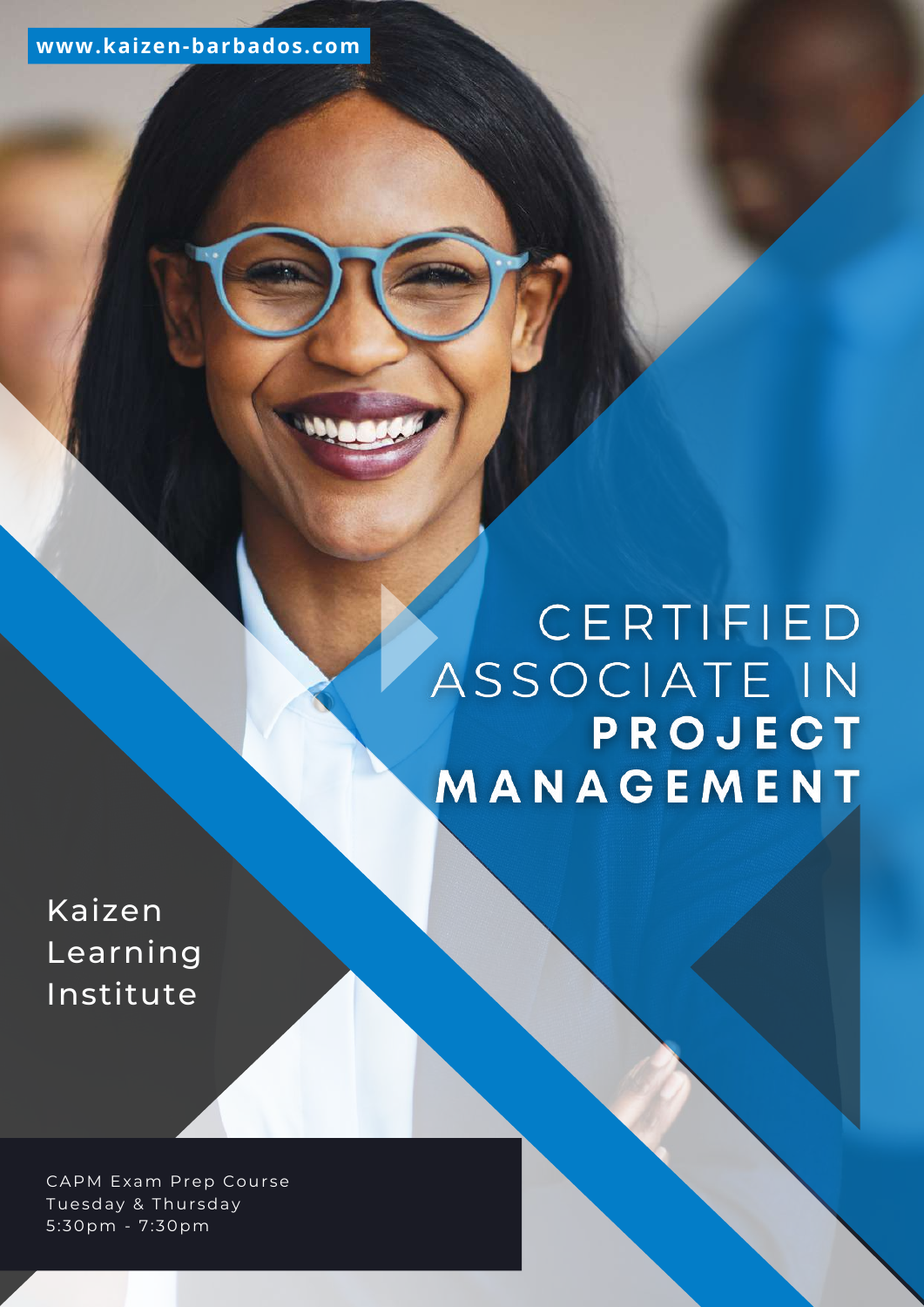## **www.kaizen-barbados.com**

# WELCOME TO **KAIZEN LEARNING INSTITUTE!**

Kaizen Learning Institute is a subsidiary of Kaizen Business Development Inc., a Barbadian-based business development consultancy, with experience in Project Management, Strategic Development Plans, Marketing, and Diagnostic Assessments.

Over our 13 years in existence, we have worked across many sectors, including tourism, renewable energy, financial services, and agriculture - and now we want to equip you to do the same!

Our courses are designed to prepare you for high-paying jobs across a number of fields, offering you the industry standard in certificate courses and training methodology.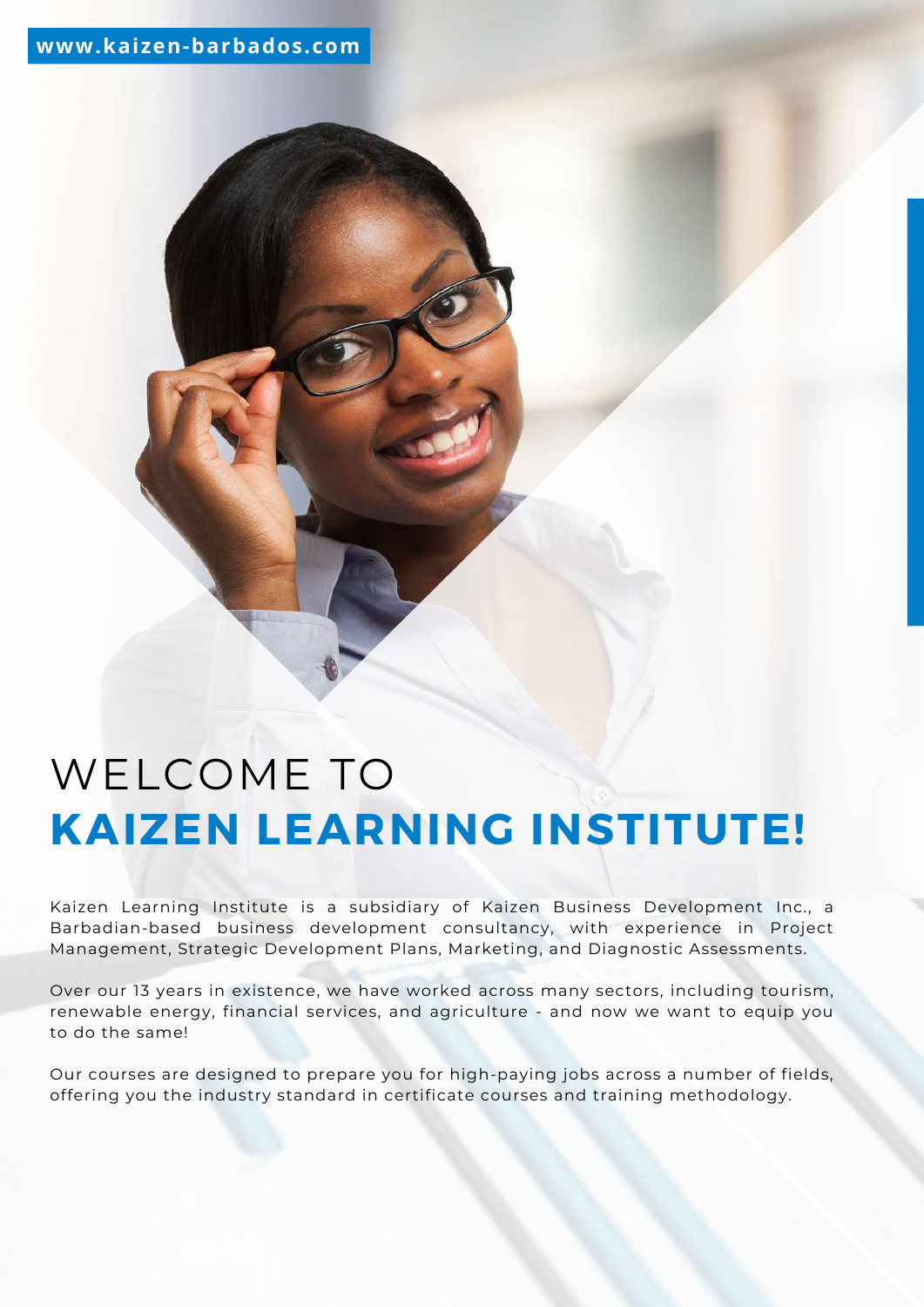# Here's What You Can Expect from a KLI Course

When you register for a Kaizen Learning Institute course, you become immediately submerged in the project management knowledge areas outlined by the Project Management Institute. You will gain insights on how to incorporate the knowledge gained into your current business and/or projects while accessing the depth of experience of your tutors who have worked on local, regional, and international projects in both the public and private sectors.

> You will be coached throughout the challenging journey towards obtaining your PMP certification, while being challenged to level up your perception and skills in projection management. You'll fall in love with project management all over again, as we take you to new heights in the industry. Are you ready to become a project management evangelist? We promise this course will change you for the better!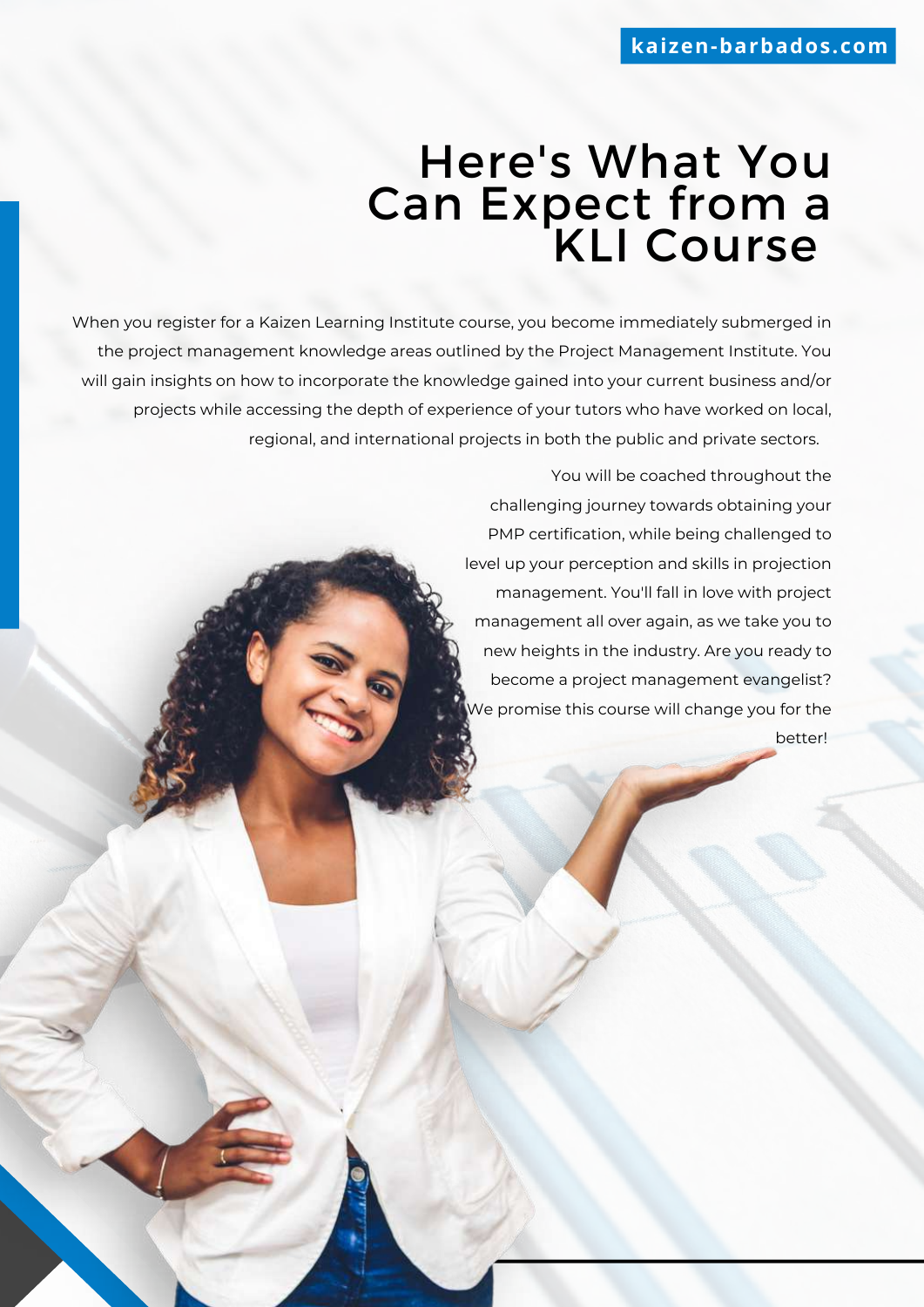# **When you complete the Certified Associate in Project Management (CAPM) Exam Course you become...**

A member of a global community of highly sought-after professionals, while becoming proficient and highly trained in project management methodology and best practices.

> A confident project team member, who is one step closer to attaining the PMP designation and Project Manager roles.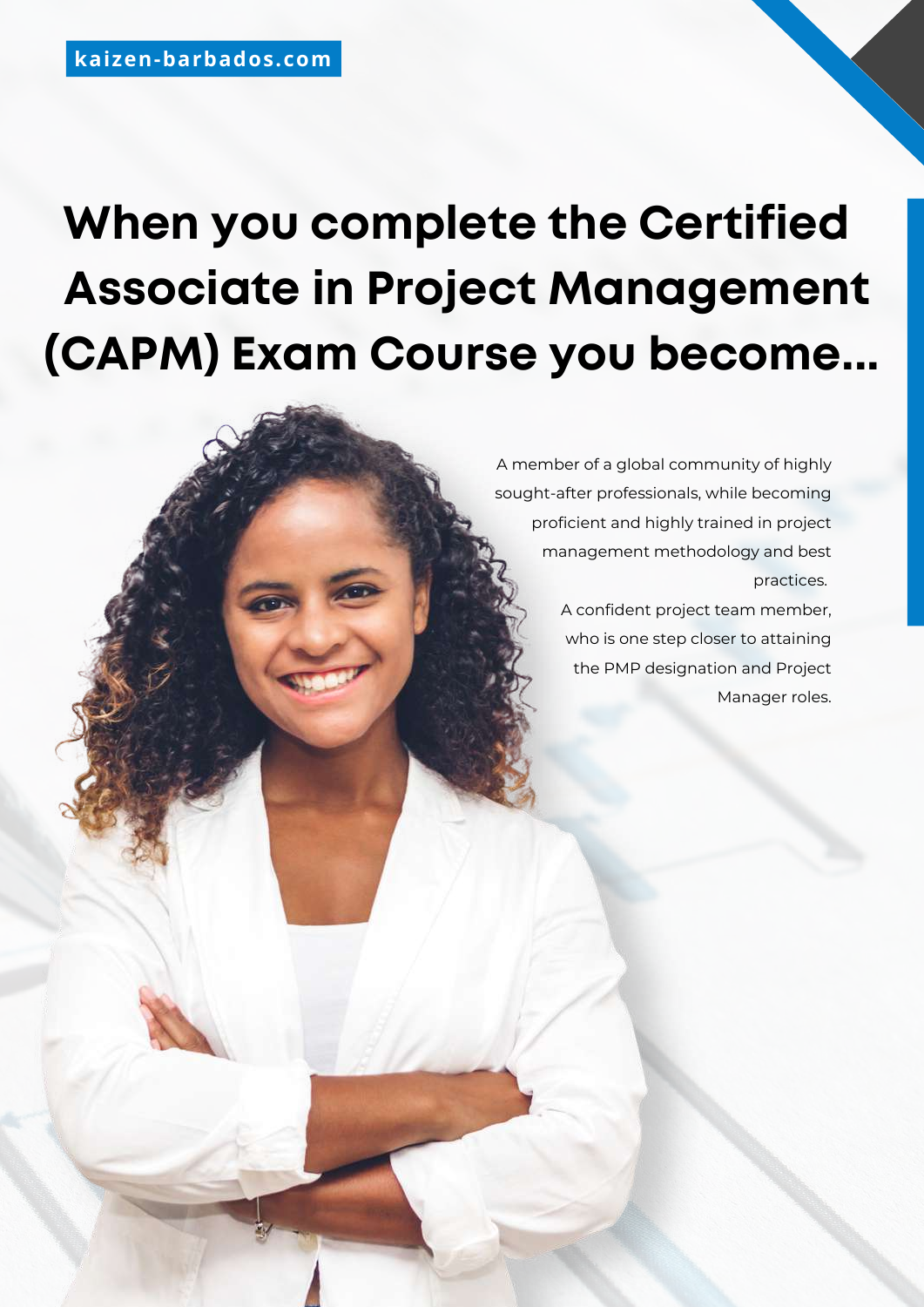# CERTIFIED ASSOCIATE IN PROJECT MANAGEMENT (CAPM) EXAM PREP COURSE

# **O** Project Environment

Breaking down the Roles and Responsibilities of the Project Team members and the executing framework.

# **O** Core Constraints

Going beyond scope, time and cost (triple constraints) to embed risk considerations, quality, and resourcing. This is an intense examination of the PMI process.

# **O** The People

70% of project manager's time is spent engaging stakeholders, subject matter experts and facilitation staff until the deliverables are accepted by the sponsor.

# **O** Agile Application

The exam domains require that understanding agile approaches in projects is a cross cutting consideration on all types of projects.

#### Entry Requirements

- Secondary degree (high school diploma, associate's degree or the global equivalent)
- 23 hours of project management education completed by the time you sit for the exam.

### Delivery Methods

- Online Tutor-Led via Zoom
- Electronic Materials
- Access to an online test bank for 12 months
- Coaching through registration and other PMI processes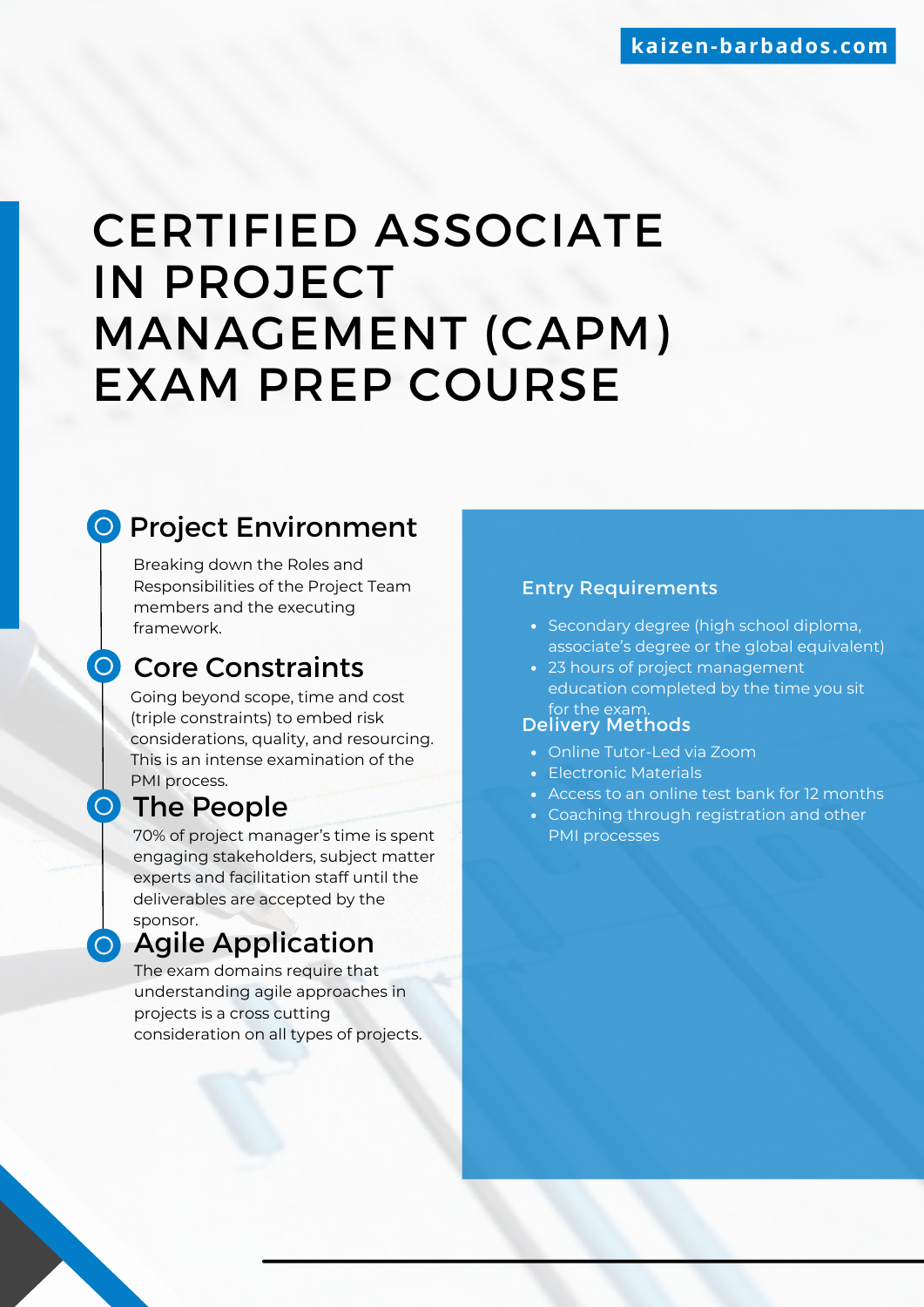# Here's How to Register

## Commencement Date:

June 21st, 2022

# Duration:

12 Weeks

## Completion Date:

September 8th, 2022

## Days & Times:

Tuesdays & Thursdays 5:30pm - 7:30pm

## Course Fees:

USD\$1,000.00

## Payment Options:

Option 1 – Payment in full

Option 2 – Choose from one of our payment plans *(contact us for more details)*

## How to Enrol

- Click [here](https://docs.google.com/forms/d/e/1FAIpQLSfun4BkELqghMt2f_-NmVaFnmKbMH4aUDbEUix23YaqpOd5fA/viewform) to fill out the registration form.
- Choose your payment method.
- Make your first payment.
- Check your email for details of the first class.

**kaizen-barbados.com**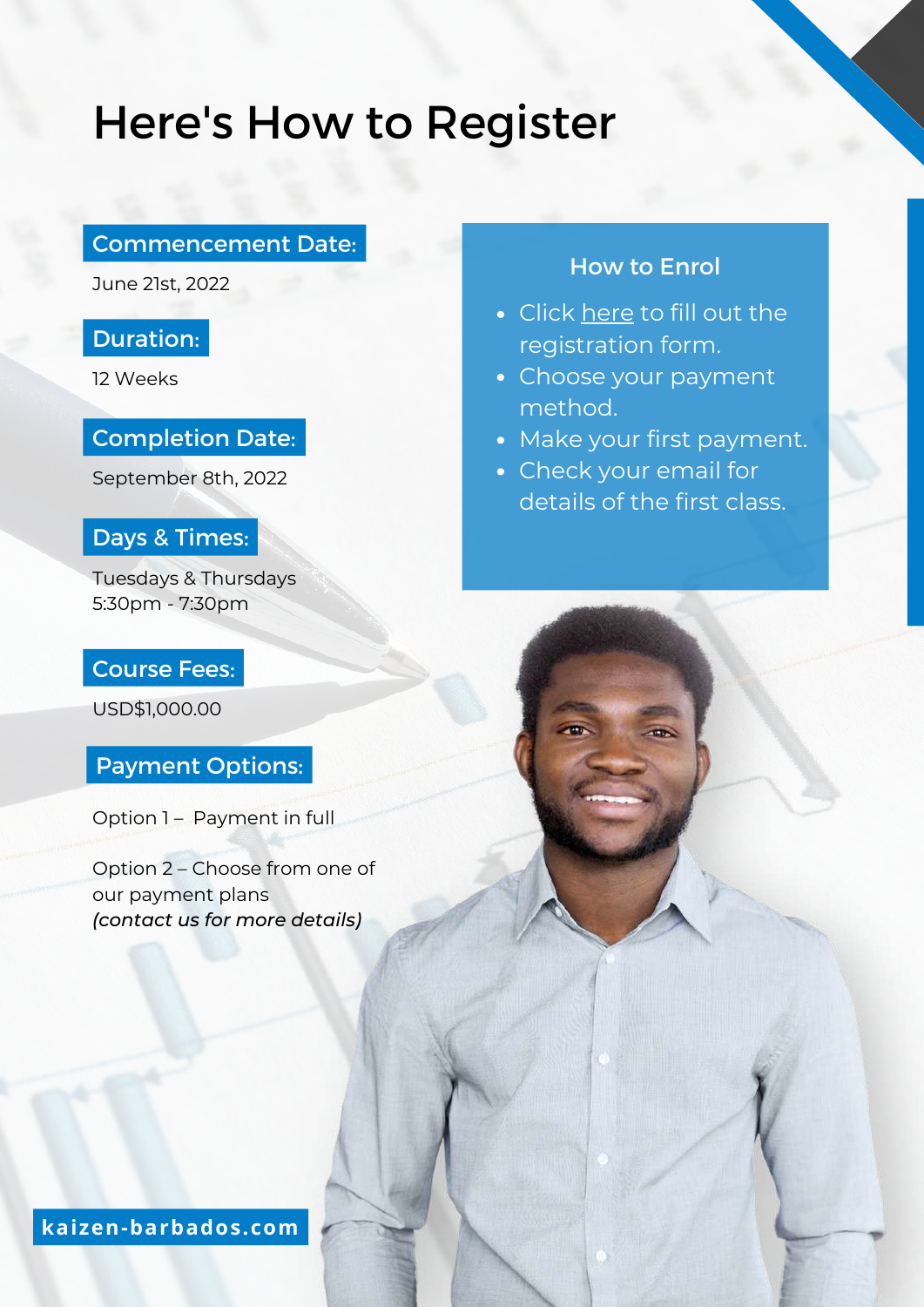# FREQUENTLY ASKED QUESTIONS

#### How many hours, in addition to class time, is needed to properly prepare for the exam?

It is recommended that you spend a minimum of 6-8 hours in personal study per week. Your tutor will also share tips on how to maximize your study time.

#### How can I effectively apply the course materials?

Study the tutorial notes and read through the course text.

Take weekly tests in the online test bank by knowledge area as well as mini exams. Ask questions in the class chat to gain insights from tutors and fellow students.



#### Is this course enough to meet the PMI requirements for exam eligibility?

Yes, the PMI requires 25 hours of instructor led tuition in project management and this course provides 28 hours.

#### How will I receive my certificate?

You will receive a secure electronic certificate by email. You can request a paper certificate by email to [admin@kaizen-barbados.com](mailto:admin@kaizen-barbados.com) providing the mailing address to which it should be posted. The paper certificate will be posted via regular postal service.